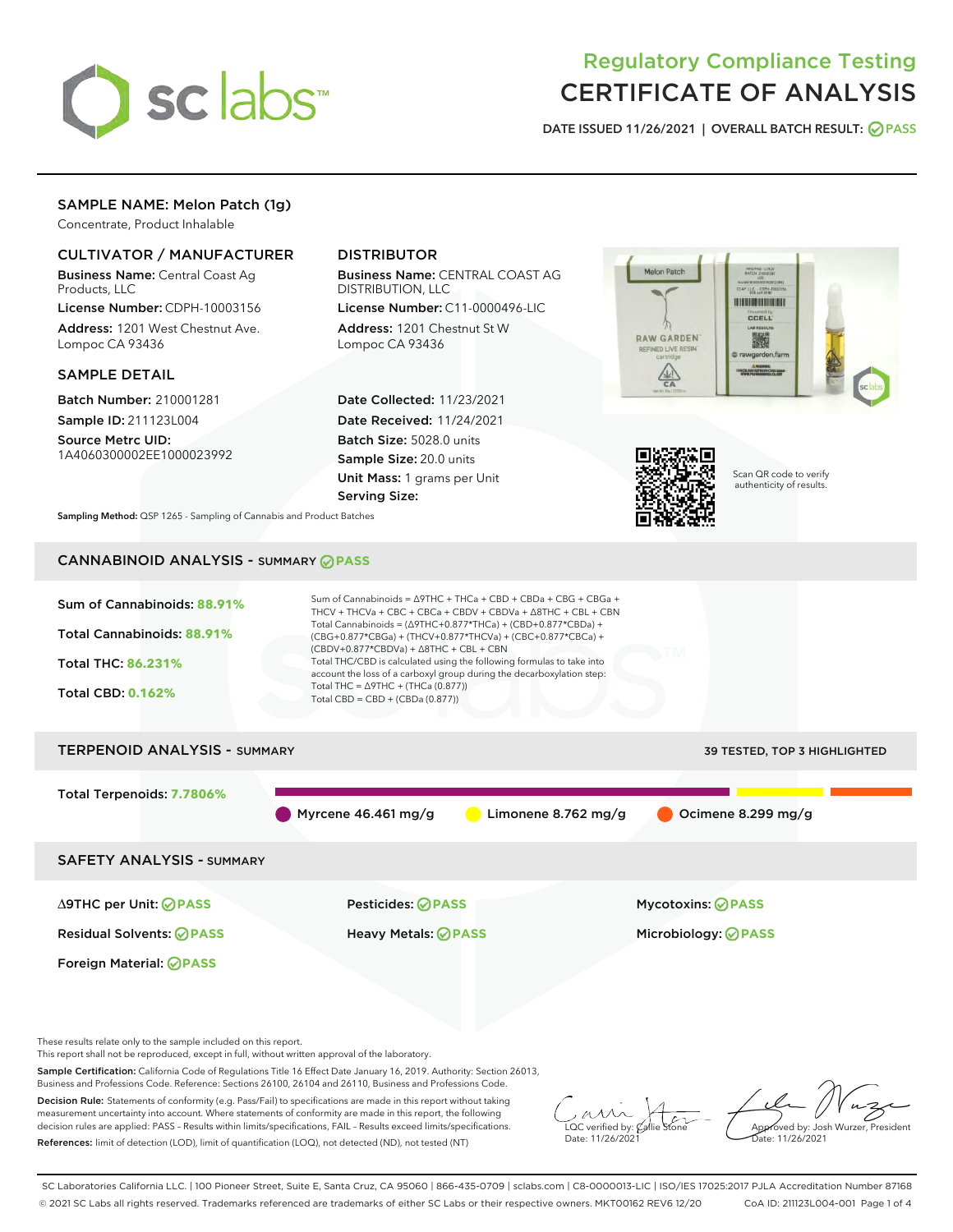



MELON PATCH (1G) | DATE ISSUED 11/26/2021 | OVERALL BATCH RESULT:  $\bigcirc$  PASS

#### CANNABINOID TEST RESULTS - 11/24/2021 2 PASS

Tested by high-performance liquid chromatography with diode-array detection (HPLC-DAD). **Method:** QSP 1157 - Analysis of Cannabinoids by HPLC-DAD

#### TOTAL CANNABINOIDS: **88.91%**

Total Cannabinoids (Total THC) + (Total CBD) + (Total CBG) + (Total THCV) + (Total CBC) + (Total CBDV) + ∆8THC + CBL + CBN

TOTAL THC: **86.231%** Total THC (∆9THC+0.877\*THCa)

TOTAL CBD: **0.162%**

Total CBD (CBD+0.877\*CBDa)

TOTAL CBG: 1.68% Total CBG (CBG+0.877\*CBGa)

TOTAL THCV: 0.49% Total THCV (THCV+0.877\*THCVa)

TOTAL CBC: ND Total CBC (CBC+0.877\*CBCa)

TOTAL CBDV: ND Total CBDV (CBDV+0.877\*CBDVa)

| <b>COMPOUND</b>            | LOD/LOQ<br>(mg/g) | <b>MEASUREMENT</b><br><b>UNCERTAINTY</b><br>(mg/g) | <b>RESULT</b><br>(mg/g) | <b>RESULT</b><br>(%) |
|----------------------------|-------------------|----------------------------------------------------|-------------------------|----------------------|
| Δ9THC                      | 0.06 / 0.26       | ±29.663                                            | 862.31                  | 86.231               |
| <b>CBG</b>                 | 0.06/0.19         | ±0.662                                             | 16.80                   | 1.680                |
| <b>THCV</b>                | 0.1 / 0.2         | ±0.24                                              | 4.9                     | 0.49                 |
| <b>CBN</b>                 | 0.1/0.3           | ±0.14                                              | 2.1                     | 0.21                 |
| <b>CBD</b>                 | 0.07/0.29         | ±0.075                                             | 1.62                    | 0.162                |
| $\triangle$ 8THC           | 0.1/0.4           | ±0.11                                              | 1.4                     | 0.14                 |
| <b>THCa</b>                | 0.05/0.14         | N/A                                                | <b>ND</b>               | <b>ND</b>            |
| <b>THCVa</b>               | 0.07/0.20         | N/A                                                | <b>ND</b>               | <b>ND</b>            |
| <b>CBDa</b>                | 0.02 / 0.19       | N/A                                                | <b>ND</b>               | <b>ND</b>            |
| <b>CBDV</b>                | 0.04 / 0.15       | N/A                                                | <b>ND</b>               | <b>ND</b>            |
| <b>CBDVa</b>               | 0.03/0.53         | N/A                                                | <b>ND</b>               | <b>ND</b>            |
| <b>CBGa</b>                | 0.1 / 0.2         | N/A                                                | <b>ND</b>               | <b>ND</b>            |
| <b>CBL</b>                 | 0.06 / 0.24       | N/A                                                | <b>ND</b>               | <b>ND</b>            |
| <b>CBC</b>                 | 0.2 / 0.5         | N/A                                                | <b>ND</b>               | <b>ND</b>            |
| <b>CBCa</b>                | 0.07/0.28         | N/A                                                | <b>ND</b>               | <b>ND</b>            |
| <b>SUM OF CANNABINOIDS</b> |                   |                                                    | 889.1 mg/g              | 88.91%               |

#### **UNIT MASS: 1 grams per Unit**

| ∆9THC per Unit                         | 1120 per-package limit | 862.31 mg/unit | <b>PASS</b> |
|----------------------------------------|------------------------|----------------|-------------|
| <b>Total THC per Unit</b>              |                        | 862.31 mg/unit |             |
| <b>CBD</b> per Unit                    |                        | $1.62$ mg/unit |             |
| <b>Total CBD per Unit</b>              |                        | $1.62$ mg/unit |             |
| <b>Sum of Cannabinoids</b><br>per Unit |                        | 889.1 mg/unit  |             |
| <b>Total Cannabinoids</b><br>per Unit  |                        | 889.1 mg/unit  |             |

| <b>COMPOUND</b>        | LOD/LOQ<br>(mg/g) | <b>MEASUREMENT</b><br><b>UNCERTAINTY</b><br>(mg/g) | <b>RESULT</b><br>(mg/g)                         | <b>RESULT</b><br>(%) |
|------------------------|-------------------|----------------------------------------------------|-------------------------------------------------|----------------------|
| <b>Myrcene</b>         | 0.008 / 0.025     | ±0.5993                                            | 46.461                                          | 4.6461               |
| Limonene               | 0.005 / 0.016     | ±0.1253                                            | 8.762                                           | 0.8762               |
| Ocimene                | 0.011 / 0.038     | ±0.2664                                            | 8.299                                           | 0.8299               |
| $\beta$ Caryophyllene  | 0.004 / 0.012     | ±0.1064                                            | 2.990                                           | 0.2990               |
| $\alpha$ Pinene        | 0.005 / 0.017     | ±0.0192                                            | 2.227                                           | 0.2227               |
| $\beta$ Pinene         | 0.004 / 0.014     | ±0.0243                                            | 2.112                                           | 0.2112               |
| Linalool               | 0.009 / 0.032     | ±0.0725                                            | 1.909                                           | 0.1909               |
| Terpineol              | 0.016 / 0.055     | ±0.0738                                            | 1.202                                           | 0.1202               |
| Terpinolene            | 0.008 / 0.026     | ±0.0224                                            | 1.093                                           | 0.1093               |
| $\alpha$ Humulene      | 0.009 / 0.029     | ±0.0256                                            | 0.797                                           | 0.0797               |
| Fenchol                | 0.010 / 0.034     | ±0.0138                                            | 0.356                                           | 0.0356               |
| trans-β-Farnesene      | 0.008 / 0.025     | ±0.0109                                            | 0.308                                           | 0.0308               |
| Guaiol                 | 0.009 / 0.030     | ±0.0108                                            | 0.229                                           | 0.0229               |
| Camphene               | 0.005 / 0.015     | ±0.0023                                            | 0.202                                           | 0.0202               |
| $\alpha$ Bisabolol     | 0.008 / 0.026     | ±0.0097                                            | 0.181                                           | 0.0181               |
| Valencene              | 0.009 / 0.030     | ±0.0101                                            | 0.147                                           | 0.0147               |
| <b>Borneol</b>         | 0.005 / 0.016     | ±0.0046                                            | 0.110                                           | 0.0110               |
| Nerolidol              | 0.009 / 0.028     | ±0.0065                                            | 0.104                                           | 0.0104               |
| Fenchone               | 0.009 / 0.028     | ±0.0026                                            | 0.090                                           | 0.0090               |
| Citronellol            | 0.003 / 0.010     | ±0.0029                                            | 0.060                                           | 0.0060               |
| $\alpha$ Phellandrene  | 0.006 / 0.020     | ±0.0006                                            | 0.047                                           | 0.0047               |
| $\gamma$ Terpinene     | 0.006 / 0.018     | ±0.0008                                            | 0.044                                           | 0.0044               |
| $\alpha$ Terpinene     | 0.005 / 0.017     | ±0.0006                                            | 0.041                                           | 0.0041               |
| 3 Carene               | 0.005 / 0.018     | ±0.0005                                            | 0.035                                           | 0.0035               |
| p-Cymene               | 0.005 / 0.016     | N/A                                                | <loq< th=""><th><loq< th=""></loq<></th></loq<> | <loq< th=""></loq<>  |
| Sabinene Hydrate       | 0.006 / 0.022     | N/A                                                | <loq< th=""><th><loq< th=""></loq<></th></loq<> | <loq< th=""></loq<>  |
| Nerol                  | 0.003 / 0.011     | N/A                                                | $<$ LOQ                                         | <loq< th=""></loq<>  |
| Caryophyllene<br>Oxide | 0.010 / 0.033     | N/A                                                | $<$ LOQ                                         | <loq< th=""></loq<>  |
| Sabinene               | 0.004 / 0.014     | N/A                                                | ND                                              | ND                   |
| Eucalyptol             | 0.006 / 0.018     | N/A                                                | <b>ND</b>                                       | <b>ND</b>            |
| (-)-Isopulegol         | 0.005 / 0.016     | N/A                                                | ND                                              | ND                   |
| Camphor                | 0.006 / 0.019     | N/A                                                | <b>ND</b>                                       | ND                   |
| Isoborneol             | 0.004 / 0.012     | N/A                                                | <b>ND</b>                                       | <b>ND</b>            |
| Menthol                | 0.008 / 0.025     | N/A                                                | ND                                              | ND                   |
| R-(+)-Pulegone         | 0.003 / 0.011     | N/A                                                | ND                                              | ND                   |
| Geraniol               | 0.002 / 0.007     | N/A                                                | ND                                              | ND                   |
| <b>Geranyl Acetate</b> | 0.004 / 0.014     | N/A                                                | ND                                              | ND                   |
| $\alpha$ Cedrene       | 0.005 / 0.016     | N/A                                                | ND                                              | ND                   |
| Cedrol                 | 0.008 / 0.027     | N/A                                                | ND                                              | ND                   |

TOTAL TERPENOIDS 77.806 mg/g 7.7806%

SC Laboratories California LLC. | 100 Pioneer Street, Suite E, Santa Cruz, CA 95060 | 866-435-0709 | sclabs.com | C8-0000013-LIC | ISO/IES 17025:2017 PJLA Accreditation Number 87168 © 2021 SC Labs all rights reserved. Trademarks referenced are trademarks of either SC Labs or their respective owners. MKT00162 REV6 12/20 CoA ID: 211123L004-001 Page 2 of 4

# TERPENOID TEST RESULTS - 11/26/2021

Terpene analysis utilizing gas chromatography-flame ionization detection (GC-FID). **Method:** QSP 1192 - Analysis of Terpenoids by GC-FID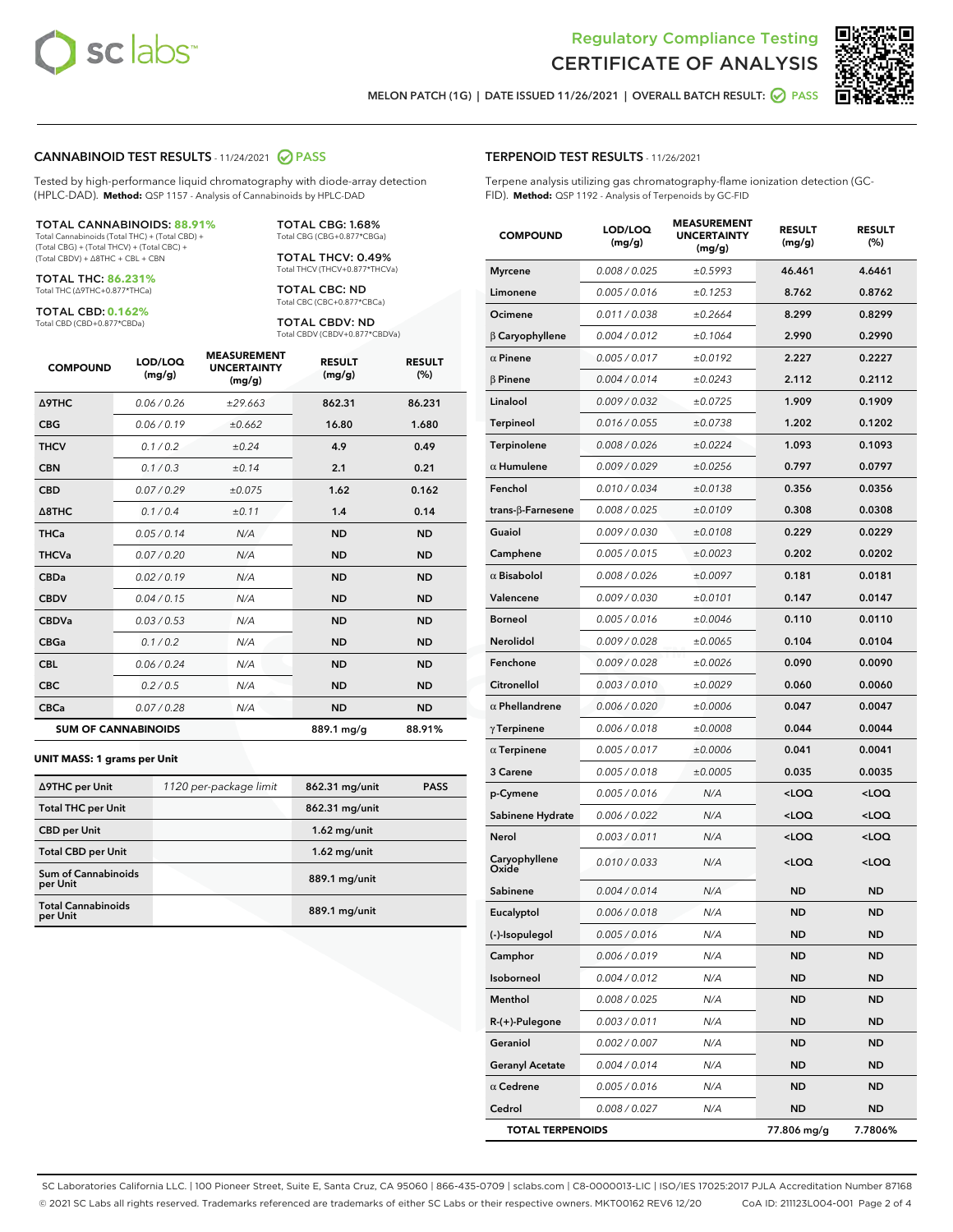



MELON PATCH (1G) | DATE ISSUED 11/26/2021 | OVERALL BATCH RESULT: 2 PASS

# CATEGORY 1 PESTICIDE TEST RESULTS - 11/25/2021 2 PASS

Pesticide and plant growth regulator analysis utilizing high-performance liquid chromatography-mass spectrometry (HPLC-MS) or gas chromatography-mass spectrometry (GC-MS). \*GC-MS utilized where indicated. **Method:** QSP 1212 - Analysis of Pesticides and Mycotoxins by LC-MS or QSP 1213 - Analysis of Pesticides by GC-MS

| <b>COMPOUND</b>             | LOD/LOQ<br>$(\mu g/g)$ | <b>ACTION</b><br><b>LIMIT</b><br>$(\mu g/g)$ | <b>MEASUREMENT</b><br><b>UNCERTAINTY</b><br>$(\mu g/g)$ | <b>RESULT</b><br>$(\mu g/g)$ | <b>RESULT</b> |
|-----------------------------|------------------------|----------------------------------------------|---------------------------------------------------------|------------------------------|---------------|
| Aldicarb                    | 0.03 / 0.08            | $\geq$ LOD                                   | N/A                                                     | <b>ND</b>                    | <b>PASS</b>   |
| Carbofuran                  | 0.02/0.05              | $>$ LOD                                      | N/A                                                     | <b>ND</b>                    | <b>PASS</b>   |
| Chlordane*                  | 0.03 / 0.08            | ≥ LOD                                        | N/A                                                     | <b>ND</b>                    | <b>PASS</b>   |
| Chlorfenapyr*               | 0.03/0.10              | $\ge$ LOD                                    | N/A                                                     | <b>ND</b>                    | <b>PASS</b>   |
| Chlorpyrifos                | 0.02 / 0.06            | $\geq$ LOD                                   | N/A                                                     | <b>ND</b>                    | <b>PASS</b>   |
| Coumaphos                   | 0.02 / 0.07            | $>$ LOD                                      | N/A                                                     | <b>ND</b>                    | <b>PASS</b>   |
| Daminozide                  | 0.02 / 0.07            | $\geq$ LOD                                   | N/A                                                     | <b>ND</b>                    | <b>PASS</b>   |
| <b>DDVP</b><br>(Dichlorvos) | 0.03/0.09              | $\geq$ LOD                                   | N/A                                                     | <b>ND</b>                    | <b>PASS</b>   |
| <b>Dimethoate</b>           | 0.03 / 0.08            | $\ge$ LOD                                    | N/A                                                     | <b>ND</b>                    | <b>PASS</b>   |
| Ethoprop(hos)               | 0.03/0.10              | $>$ LOD                                      | N/A                                                     | <b>ND</b>                    | <b>PASS</b>   |
| Etofenprox                  | 0.02 / 0.06            | $\geq$ LOD                                   | N/A                                                     | <b>ND</b>                    | <b>PASS</b>   |
| Fenoxycarb                  | 0.03 / 0.08            | $>$ LOD                                      | N/A                                                     | <b>ND</b>                    | <b>PASS</b>   |
| Fipronil                    | 0.03 / 0.08            | $\geq$ LOD                                   | N/A                                                     | <b>ND</b>                    | <b>PASS</b>   |
| Imazalil                    | 0.02 / 0.06            | $\geq$ LOD                                   | N/A                                                     | <b>ND</b>                    | <b>PASS</b>   |
| Methiocarb                  | 0.02 / 0.07            | ≥ LOD                                        | N/A                                                     | <b>ND</b>                    | <b>PASS</b>   |
| Methyl<br>parathion         | 0.03/0.10              | $>$ LOD                                      | N/A                                                     | <b>ND</b>                    | <b>PASS</b>   |
| <b>Mevinphos</b>            | 0.03/0.09              | $>$ LOD                                      | N/A                                                     | <b>ND</b>                    | <b>PASS</b>   |
| Paclobutrazol               | 0.02 / 0.05            | $\geq$ LOD                                   | N/A                                                     | <b>ND</b>                    | <b>PASS</b>   |
| Propoxur                    | 0.03/0.09              | ≥ LOD                                        | N/A                                                     | <b>ND</b>                    | <b>PASS</b>   |
| Spiroxamine                 | 0.03 / 0.08            | $\ge$ LOD                                    | N/A                                                     | <b>ND</b>                    | <b>PASS</b>   |
| <b>Thiacloprid</b>          | 0.03/0.10              | $\geq$ LOD                                   | N/A                                                     | <b>ND</b>                    | <b>PASS</b>   |
|                             |                        |                                              |                                                         |                              |               |

# CATEGORY 2 PESTICIDE TEST RESULTS - 11/25/2021 @ PASS

| <b>COMPOUND</b>          | LOD/LOO<br>$(\mu g/g)$ | <b>ACTION</b><br>LIMIT<br>$(\mu g/g)$ | <b>MEASUREMENT</b><br><b>UNCERTAINTY</b><br>$(\mu g/g)$ | <b>RESULT</b><br>$(\mu g/g)$ | <b>RESULT</b> |  |
|--------------------------|------------------------|---------------------------------------|---------------------------------------------------------|------------------------------|---------------|--|
| Abamectin                | 0.03/0.10              | 0.1                                   | N/A                                                     | <b>ND</b>                    | <b>PASS</b>   |  |
| Acephate                 | 0.02/0.07              | 0.1                                   | N/A                                                     | <b>ND</b>                    | <b>PASS</b>   |  |
| Acequinocyl              | 0.02/0.07              | 0.1                                   | N/A                                                     | <b>ND</b>                    | <b>PASS</b>   |  |
| Acetamiprid              | 0.02/0.05              | 0.1                                   | N/A                                                     | <b>ND</b>                    | <b>PASS</b>   |  |
| Azoxystrobin             | 0.02/0.07              | 0.1                                   | N/A                                                     | <b>ND</b>                    | <b>PASS</b>   |  |
| <b>Bifenazate</b>        | 0.01/0.04              | 0.1                                   | N/A                                                     | <b>ND</b>                    | <b>PASS</b>   |  |
| <b>Bifenthrin</b>        | 0.02/0.05              | 3                                     | N/A                                                     | <b>ND</b>                    | <b>PASS</b>   |  |
| <b>Boscalid</b>          | 0.03/0.09              | 0.1                                   | N/A                                                     | <b>ND</b>                    | <b>PASS</b>   |  |
| Captan                   | 0.19/0.57              | 0.7                                   | N/A                                                     | <b>ND</b>                    | <b>PASS</b>   |  |
| Carbaryl                 | 0.02/0.06              | 0.5                                   | N/A                                                     | <b>ND</b>                    | <b>PASS</b>   |  |
| Chlorantranilip-<br>role | 0.04/0.12              | 10                                    | N/A                                                     | <b>ND</b>                    | <b>PASS</b>   |  |
| Clofentezine             | 0.03/0.09              | 0.1                                   | N/A                                                     | <b>ND</b>                    | <b>PASS</b>   |  |

# CATEGORY 2 PESTICIDE TEST RESULTS - 11/25/2021 continued

| <b>COMPOUND</b>               | LOD/LOQ<br>$(\mu g/g)$ | <b>ACTION</b><br>LIMIT<br>(µg/g) | <b>MEASUREMENT</b><br><b>UNCERTAINTY</b><br>$(\mu g/g)$ | <b>RESULT</b><br>$(\mu g/g)$ | <b>RESULT</b> |
|-------------------------------|------------------------|----------------------------------|---------------------------------------------------------|------------------------------|---------------|
| Cyfluthrin                    | 0.12 / 0.38            | $\overline{2}$                   | N/A                                                     | <b>ND</b>                    | <b>PASS</b>   |
| Cypermethrin                  | 0.11 / 0.32            | 1                                | N/A                                                     | <b>ND</b>                    | <b>PASS</b>   |
| <b>Diazinon</b>               | 0.02 / 0.05            | 0.1                              | N/A                                                     | <b>ND</b>                    | <b>PASS</b>   |
| Dimethomorph                  | 0.03 / 0.09            | $\overline{2}$                   | N/A                                                     | ND                           | <b>PASS</b>   |
| Etoxazole                     | 0.02 / 0.06            | 0.1                              | N/A                                                     | <b>ND</b>                    | <b>PASS</b>   |
| Fenhexamid                    | 0.03 / 0.09            | 0.1                              | N/A                                                     | <b>ND</b>                    | <b>PASS</b>   |
| Fenpyroximate                 | 0.02 / 0.06            | 0.1                              | N/A                                                     | ND                           | <b>PASS</b>   |
| Flonicamid                    | 0.03 / 0.10            | 0.1                              | N/A                                                     | ND                           | <b>PASS</b>   |
| Fludioxonil                   | 0.03 / 0.10            | 0.1                              | N/A                                                     | <b>ND</b>                    | <b>PASS</b>   |
| Hexythiazox                   | 0.02 / 0.07            | 0.1                              | N/A                                                     | <b>ND</b>                    | <b>PASS</b>   |
| Imidacloprid                  | 0.04 / 0.11            | 5                                | N/A                                                     | <b>ND</b>                    | <b>PASS</b>   |
| Kresoxim-methyl               | 0.02 / 0.07            | 0.1                              | N/A                                                     | <b>ND</b>                    | <b>PASS</b>   |
| <b>Malathion</b>              | 0.03 / 0.09            | 0.5                              | N/A                                                     | ND                           | <b>PASS</b>   |
| Metalaxyl                     | 0.02 / 0.07            | $\overline{c}$                   | N/A                                                     | ND                           | <b>PASS</b>   |
| Methomyl                      | 0.03 / 0.10            | 1                                | N/A                                                     | <b>ND</b>                    | <b>PASS</b>   |
| Myclobutanil                  | 0.03 / 0.09            | 0.1                              | N/A                                                     | ND                           | <b>PASS</b>   |
| Naled                         | 0.02 / 0.07            | 0.1                              | N/A                                                     | <b>ND</b>                    | <b>PASS</b>   |
| Oxamyl                        | 0.04 / 0.11            | 0.5                              | N/A                                                     | ND                           | <b>PASS</b>   |
| Pentachloronitro-<br>benzene* | 0.03 / 0.09            | 0.1                              | N/A                                                     | ND                           | <b>PASS</b>   |
| Permethrin                    | 0.04 / 0.12            | 0.5                              | N/A                                                     | <b>ND</b>                    | <b>PASS</b>   |
| Phosmet                       | 0.03 / 0.10            | 0.1                              | N/A                                                     | ND                           | <b>PASS</b>   |
| Piperonylbu-<br>toxide        | 0.02 / 0.07            | 3                                | N/A                                                     | <b>ND</b>                    | <b>PASS</b>   |
| Prallethrin                   | 0.03 / 0.08            | 0.1                              | N/A                                                     | <b>ND</b>                    | <b>PASS</b>   |
| Propiconazole                 | 0.02 / 0.07            | 0.1                              | N/A                                                     | <b>ND</b>                    | <b>PASS</b>   |
| Pyrethrins                    | 0.04 / 0.12            | 0.5                              | N/A                                                     | ND                           | <b>PASS</b>   |
| Pyridaben                     | 0.02 / 0.07            | 0.1                              | N/A                                                     | <b>ND</b>                    | <b>PASS</b>   |
| Spinetoram                    | 0.02 / 0.07            | 0.1                              | N/A                                                     | <b>ND</b>                    | <b>PASS</b>   |
| Spinosad                      | 0.02 / 0.07            | 0.1                              | N/A                                                     | ND                           | <b>PASS</b>   |
| Spiromesifen                  | 0.02 / 0.05            | 0.1                              | N/A                                                     | <b>ND</b>                    | <b>PASS</b>   |
| Spirotetramat                 | 0.02 / 0.06            | 0.1                              | N/A                                                     | ND                           | <b>PASS</b>   |
| Tebuconazole                  | 0.02 / 0.07            | 0.1                              | N/A                                                     | <b>ND</b>                    | <b>PASS</b>   |
| Thiamethoxam                  | 0.03 / 0.10            | 5                                | N/A                                                     | ND                           | <b>PASS</b>   |
| Trifloxystrobin               | 0.03 / 0.08            | 0.1                              | N/A                                                     | <b>ND</b>                    | <b>PASS</b>   |

SC Laboratories California LLC. | 100 Pioneer Street, Suite E, Santa Cruz, CA 95060 | 866-435-0709 | sclabs.com | C8-0000013-LIC | ISO/IES 17025:2017 PJLA Accreditation Number 87168 © 2021 SC Labs all rights reserved. Trademarks referenced are trademarks of either SC Labs or their respective owners. MKT00162 REV6 12/20 CoA ID: 211123L004-001 Page 3 of 4